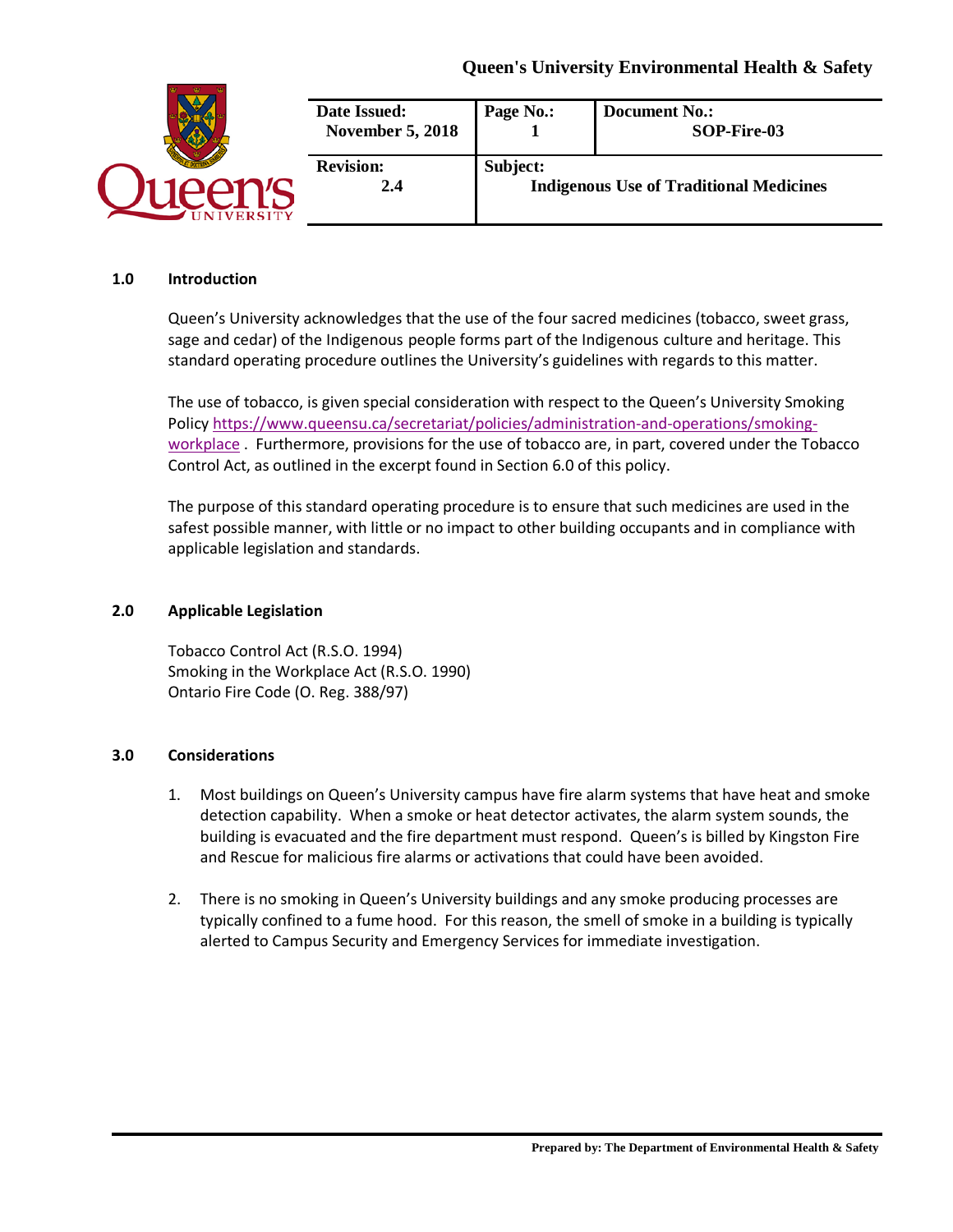# **Queen's University Environmental Health & Safety**



## **4.0 Approval process – at least 1 week in advance.**

- 1. Queen's Department of Office of Indigenous Initiatives must approve any event, class or ceremony where traditional medicines are to be burned. [indigenous.initiatives@queensu.ca](mailto:indigenous.initiatives@queensu.ca)
- 2. At least 5 working days in advance of the event, forward a copy of the approval from the Office of Indigenous Initiatives to the Department of Environmental Health and Safety (EHS). [safety@queensu.ca](mailto:safety@queensu.ca) Include the location, date, start / end time and the person responsible for the Smudging.
- 3. EHS, will review the location's fire detection devices, ventilation and isolation from other parts of the building.
- 4. If a location for Smudging is approved, EHS will send a notification to the requester, Indigenous Initiatives and Campus Security & Emergency Services.
- 5. Some locations may require Physical Plant Services to bypass the fire alarm system. There is no cost associated to have an electrician attend, however advanced notice is required. EHS will arrange for the fire alarm bypass on your behalf.

Unless explicitly stated, a Smudging approval is for a single occurrence at the indicated location, date and time. Subsequent Smudging events, changes in location or times, must have separate approvals.

#### **5.0 Procedure – at the time of Smudging**

- 1. Notify Campus Security and Emergency Services prior to beginning the Smudging ceremony. (613-533-6080)
- 2. Materials used for Smudging must be burned in an earthen-ware bowl, large shell, or other fire proof vessel during periods of prayer and meditation.
- 3. A fire extinguisher must be accessible and a person trained in its use must be present.
- 4. Doors shall remain closed for the duration of the Smudging and until all smoke has dissipated.
- 5. There must not be excessive smoke that may activate the fire alarm.
- 6. Fully extinguish and safely dispose of any material remaining after Smudging
- 7. Before opening the doors, ensure the room is well ventilated.
- 8. Notify Campus Security and Emergency Services upon completion of the Smudging ceremony. (613-533-6080)